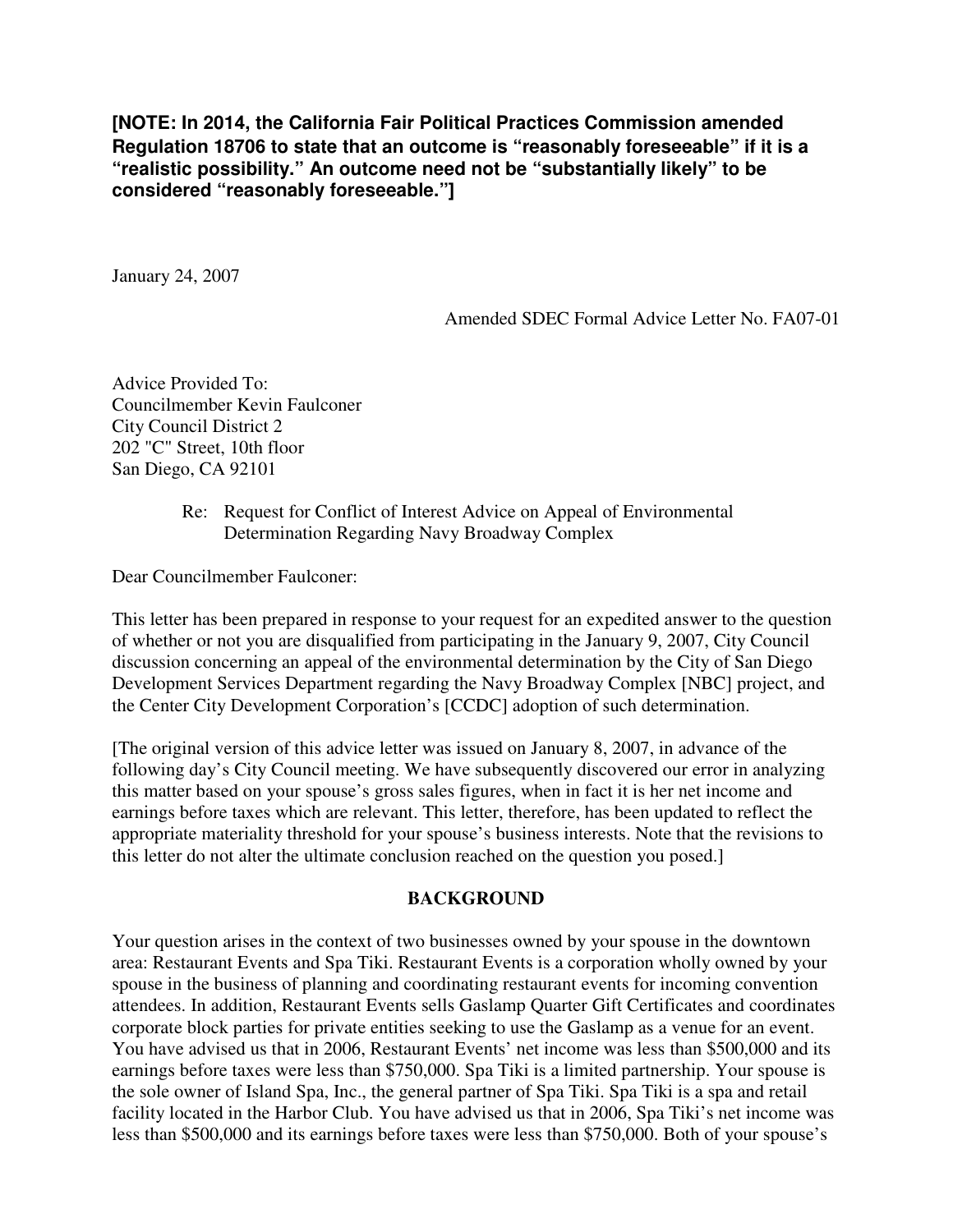businesses are located in the downtown area<sup>1</sup>, and both are operated out of leased premises. You have indicated that none of Restaurant Events' or Spa Tiki's clients or sources of income are stakeholders in the NBC project.

The fundamental issue is whether or not it is substantially likely that the NBC project decision before the City Council on January 9, 2007, will have a material financial effect on Restaurant Events or Spa Tiki. The City's Ethics Ordinance prohibits a City Official from participating in a municipal decision if it is reasonably foreseeable that the municipal decision will have a material financial effect on any business entity in which the City Official or a member of the City Official's immediate family is an officer, director, or holds a similar position of management, or has invested \$2,000 or more. SDMC §§ 27.3561(b)(1)(2). Disqualification may also be required when the decision involves real property owned or leased by the official or a member of the official's immediate family. SDMC § 27.3561(b)(3).

According to the information you provided, the decision at issue before the City Council concerns a CEQA (California Environmental Quality Act) evaluation of the proposed NBC project. The evaluation was conducted by the City's Development Services Department [DSD] for CCDC, and compared the proposed project with the project described in environmental documents that were certified by the City Council in 1992. DSD concluded that the NBC project was adequately addressed in the prior environmental documents and that no additional environmental review is required. CCDC adopted DSD's evaluation. Several parties have now appealed the matter to the City Council. If the appeal is granted, additional environmental review will be required, to be paid for by the project's applicant. If the appeal is denied, no additional environmental review will be necessary.

Because the municipal decision at issue will be discussed by the City Council in only a few days, you have requested an expedited disqualification analysis. Such an analysis is set forth below. You may also be interested, however, in reviewing the advice letter we prepared for you previously (SDEC Advice Letter FA06-04), which similarly addressed conflict of interest issues raised by your spouse's ownership of Restaurant Events and Spa Tiki. That advice letter contained a thorough step-by-step disqualification analysis that may be of additional assistance to you. The discussion below consists of a more condensed analysis.

### **ANALYSIS**

# *A. Material Financial Effect – Business Entities*

Based on the information you provided, it is clear that neither Restaurant Events nor Spa Tiki is "directly involved" in the NBC environmental determination. Neither entity initiated the proceeding and neither is a named party to the proceeding. Because such business entities are at most "indirectly involved" in the decision, it is presumed that the decision's financial effect on these entities will not be material unless a certain dollar threshold is met. FPPC Regulation 18705.1(c).

The Times of the set of the set of the set of the set of the set of the set of the set of the set of the set of the set of the set of the set of the set of the set of the set of the set of the set of the set of the set of neither business is located within 500 feet of the boundaries of the NBC project.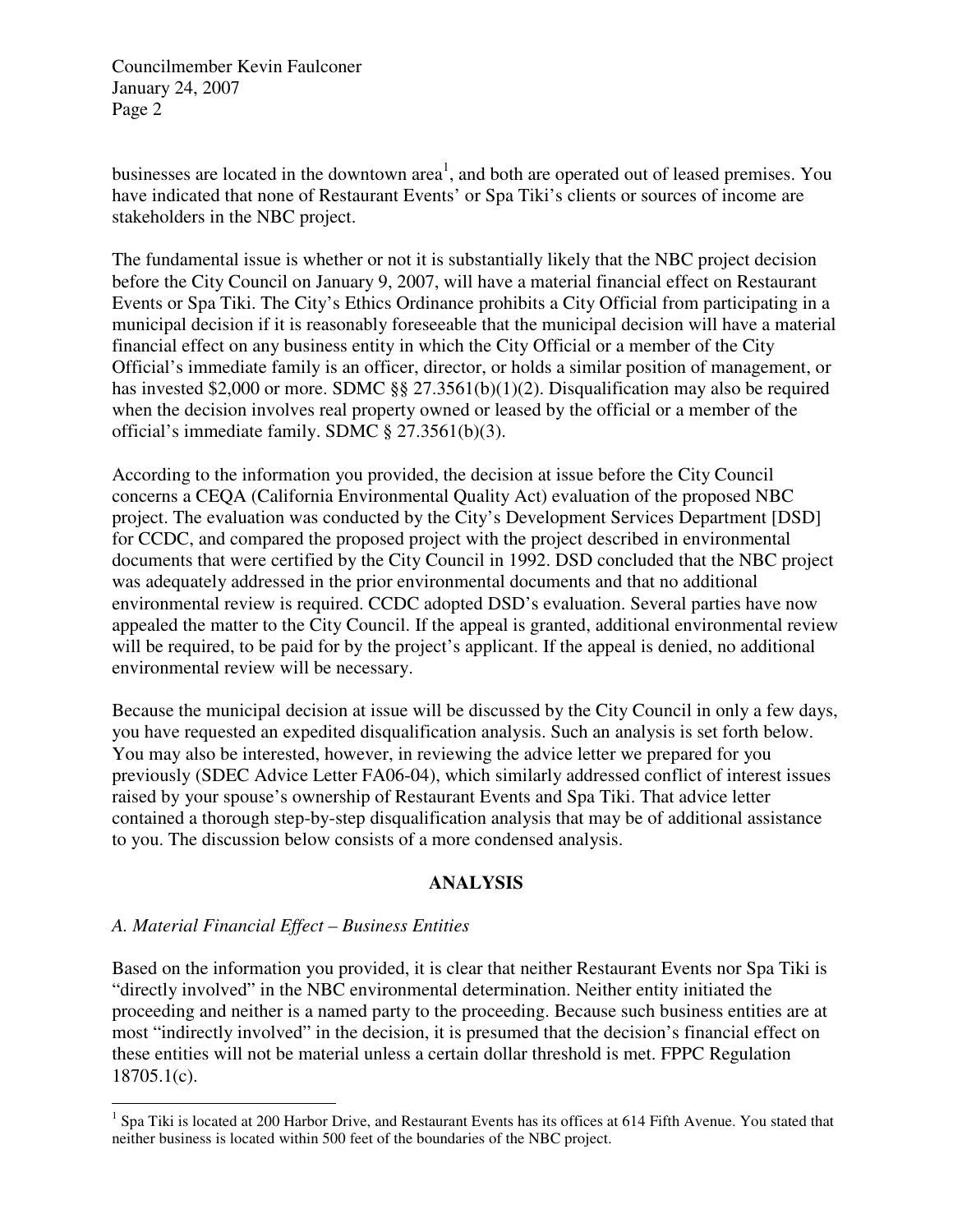FPPC Regulations establish the thresholds that must be met before a particular municipal decision will have a material financial effect on an indirectly involved business interest. In particular, these regulations provide that the financial effect of a governmental decision on a business entity that has less than \$500,000 in net income and less than \$750,000 in earnings before taxes in its most recent fiscal year (as is the case with both Restaurant Events and Spa Tiki), and that is indirectly involved in the governmental decision, is material only if it is reasonably foreseeable that the governmental decision will result in:

- an increase or decrease in the business entity's gross revenues for a fiscal year in the amount of \$20,000 or more;
- the business entity incurring or avoiding additional expenses or reducing or eliminating existing expenses for a fiscal year in the amount of \$5,000 or more; or
- an increase or decrease in the value of the business entity's assets or liabilities of \$20,000 or more.

# FPPC Regulation  $18705.1(c)(4)$ .

As discussed above, the governmental decision at issue solely pertains to whether or not the NBC project will require additional environmental review. You have indicated that your spouse's business entities have absolutely no connection to the project's environmental review process or the parties involved, and that there is no basis upon which to believe that the City Council's decision to approve or denial the appeal will have any financial impact whatsoever on Restaurant Events or Spa Tiki, let alone the thresholds set forth above.

As explained above, in order for a prohibited conflict of interest to exist, it must be "reasonably foreseeable" that a decision will have a material financial effect on an official's economic interests. The City's Ethics Ordinance is based in large part on state law, and the SDMC explicitly incorporates the regulations adopted by the state's Fair Political Practices Commission [FPPC] concerning conflicts of interests. It is therefore relevant to note that the FPPC has opined that the financial effect of a decision is considered "reasonably foreseeable" only if there is a substantial likelihood that it will occur. *In re Orlik*, FPPC Inf. Adv. Ltr. I-98-175. Based on the information you have provided, it is readily apparent that it is not substantially likely that this particular decision concerning the NBC project will have a material financial effect on either of your spouse's business interests. Accordingly, we may conclude that your spouse's business interests do not create a conflict of interest that would disqualify you from participating in this matter.

# *B. Material Financial Effect – Real Property Interests*

In addition to her business interests, your spouse has leasehold interests in the properties where Restaurant Events and Spa Tiki are located. You stated that these properties are not located within 500 feet of the boundaries of the NBC project, and that the NBC project does not involve: (1) the zoning, sale, purchase, or lease of these two parcels of real property; (2) the issuance, denial, or revocation of a license, permit, or other land use entitlement authorizing a specific use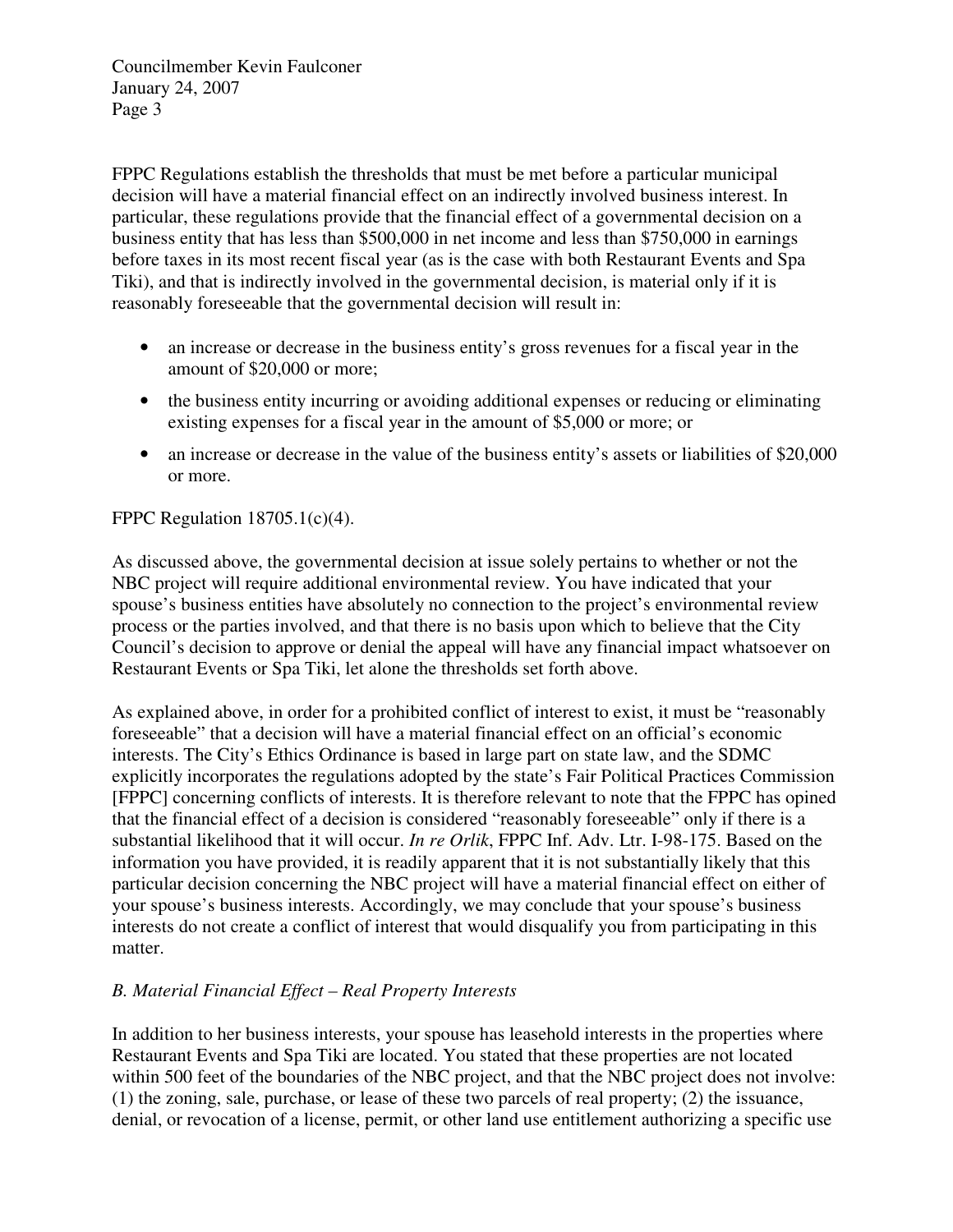of the properties; (3) the imposition, repeal, or modification of any taxes or fees assessed or imposed on the properties; or (4) the construction of, or improvements to, streets, water, sewer, storm drainage, or similar facilities with respect to these properties. Accordingly, your spouse's leasehold interests in the two properties are at most "indirectly involved" in the NBC project decision. "The financial effect of a governmental decision on real property in which a public official has a leasehold interest and which is indirectly involved in the governmental decision is presumed not to be material." FPPC Regulation 18705.2(b)(1). This regulation also states:

This presumption may be rebutted by proof that there are specific circumstances regarding the governmental decision, its financial effect, and the nature of the real property in which the public official has an economic interest, which make it reasonably foreseeable that the governmental decision will:

- (A) Change the legally allowable use of the leased real property, and the lessee has a right to sublease the real property;
- (B) Change the lessee's actual use of the real property;
- (C) Substantially enhance or significantly decrease the lessee's use or enjoyment of the leased real property;
- (D) Increase or decrease the amount of rent for the leased real property by 5+ percent during any 12-month period following the decision; or
- (E) Result in a change in the termination date of the lease.

Because the City Council decision at issue solely concerns whether or not the NBC project will be subject to additional environmental review, and because you have indicated that such review would not have any of the above-described impacts on the Restaurant Events and Spa Tiki properties, we may conclude that there are no grounds for rebutting the presumption that the NBC project decision will not have a material financial interest on your spouse's leasehold interests. It is clear, therefore, that your spouse's leasehold interests do not create a conflict of interest that would disqualify you from participating in this particular matter.

### **CONCLUSION**

In conclusion, based on the analysis set forth above, neither your spouse's business interests in Restaurant Events and Spa Tiki nor her leasehold interests in the properties where these businesses are located create a disqualifying conflict of interest for you with regard to the January 9, 2007, City Council discussion concerning the appeal of DSD's environmental determination of the NBC project and CCDC's adoption of that determination.

Please note that this advice letter is being issued by the Ethics Commission solely as technical assistance from a regulatory agency as provided by SDMC section 26.0414(b). It is not to be